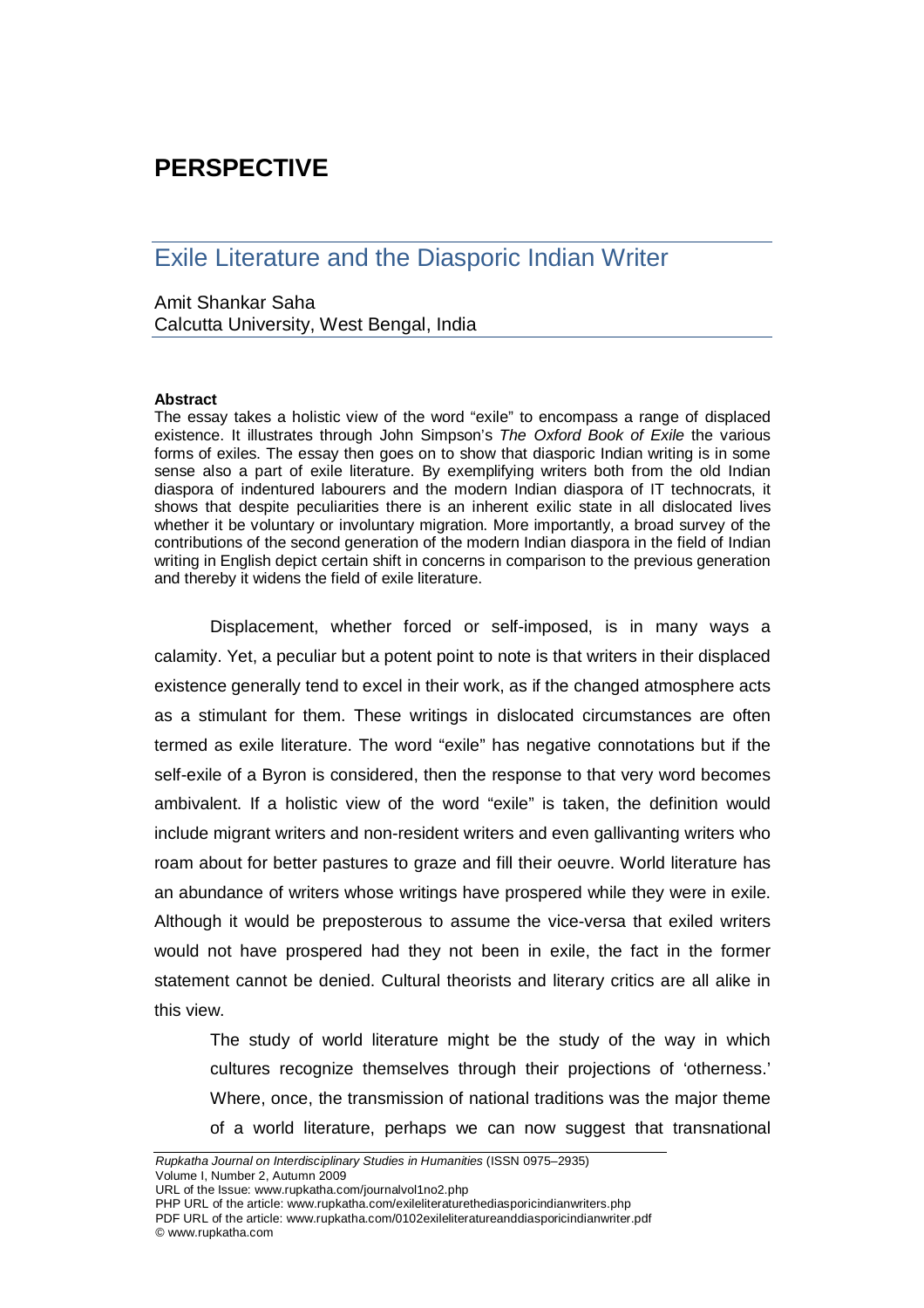histories of migrants, the colonized, or political refugees - these border and frontier conditions - may be the terrains of world literature. (Bhabha 12)

The diasporic production of cultural meanings occurs in many areas, such as contemporary music, film, theatre and dance, but writing is one of the most interesting and strategic ways in which diaspora might disrupt the binary of local and global and problematize national, racial and ethnic formulations of identity.(Ashcroft 218)

The multivoiced migrant novel gave vivid expression to theories of the "open" indeterminate text, or of transgressive, non-authoritative reading. (Boehmer 243)

In an interview with Nikhil Padgaonkar for Doordarshan, Edward W. Said reflected on the condition of exile:

I think that if one is an intellectual, one has to exile oneself from what has been given to you, what is customary, and to see it from a point of view that looks at it as if it were something that is provisional and foreign to oneself. That allows for independence—commitment—but independence and a certain kind of detachment. (Said 13)

John Simpson in *The Oxford Book of Exile* writes that exile "is the human condition; and the great upheavals of history have merely added physical expression to an inner fact" (Simpson "Introduction"). Indeed it is so if exile is taken to be identical with self-alienation in the modern, post-Marxist, Brechtian sense of the term. Physical mobility often heightens the spiritual or psychological sense of alienation from the places one continually moves between. The world, in existentialist terms, appears absurd and indifferent towards one's needs. In such a situation one cannot help but feel like an outsider. Therefore, it is well agreed that exile is a part of the human experience. Many a Shakespearean play has in it exile in the form of banishment and it dates back even before the time of Pericles of Athens. As for writers of yore there is Ovid whose hyperbolic lamentation on being exiled from Rome for publishing an obscene poem forms part of his *Tristia I*. There is Virgil whose Aeneas leaves Troy urged by the ghost of his wife thereby displaying the writer's predicament.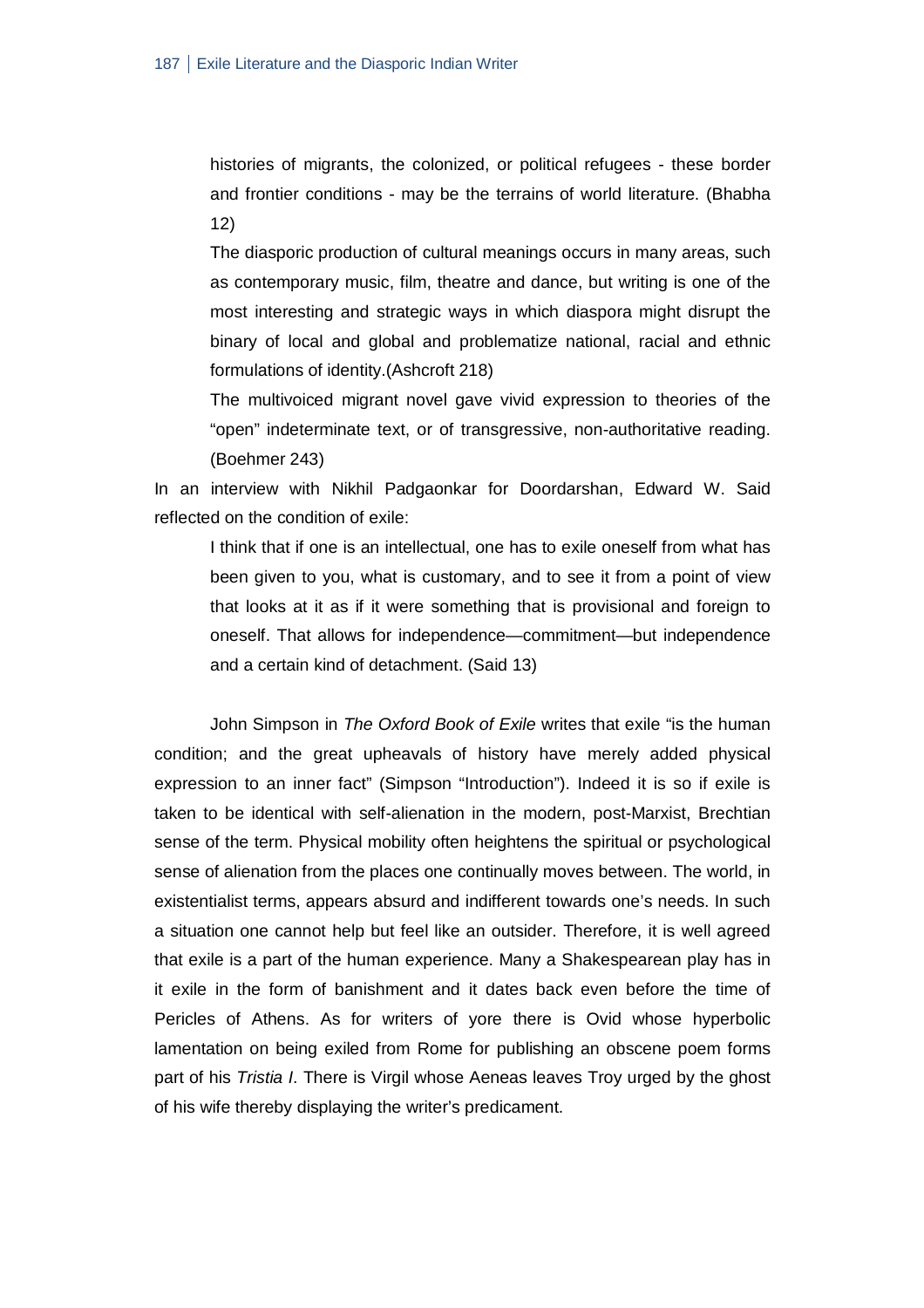The effect that exile has, not on the writers' work, but on the writers themselves seems apparently paradoxical at first. Exile appears both as a liberating experience as well as a shocking experience. The paradox is apparent because it is just a manifestation of the tension that keeps the strings attached and taut between the writer's place of origin and the place of exile. Whatever may be the geographical location of the exiled writer, in the mental landscape the writer is forever enmeshed among the strings attached to poles that pull in opposite directions. The only way the writer can rescue oneself from the tautness of the enmeshing strings is by writing or by other forms of artistic expression. The relief is only a temporary condition for no writer's work is so sharp a wedge that can snap the strings that history-makers have woven. Even if a writer consciously tries to justify one end, simultaneously, but unconsciously, there arises a longing for the other. Therein lies the fascination of exile literature.

Prominent in exile literature are the works of writers who were made to flee their countries by oppressive regimes. Two of the Russian writers namely Gorky and Solzhenitsyn form an amusing pair of victims of political exile. Gorky's works—especially his communist manifesto *Mother*—incited the Tsarist regime as much as what Solzhenitsyn's works—like *The Gulag Archipelago* - did to the Communists when they came to power. Such is the dichotomy of world politics faced by the writers. If not politics then there are racial segregation, religious discrimination, and war that force writers to flee from their countries. The First World War saw a large exodus of writers who felt that they could not write in wartime Europe as they have previously written. The Second World War saw the Nazi's persecution of the Jews. Thomas Mann wrote from his refuge in Chicago to Hermann Hesse in Germany about the uprooting and also mentioned that Europe would be a different place after the war (Simpson 227). As it turned out, the whole world became a different place as soon as Enola Gay flew over the sky of Hiroshima. What these writers benefited from their exile was freedom of speech but they could never forget the shock of their original expulsion. They always believed that it was their right to be home, yet those who were privileged to return home, were often disappointed with the changes. At home few friends remained and they missed the society of like-minded intellectuals that they had formed during the time and in the place of their exile. Once-an-exile becomes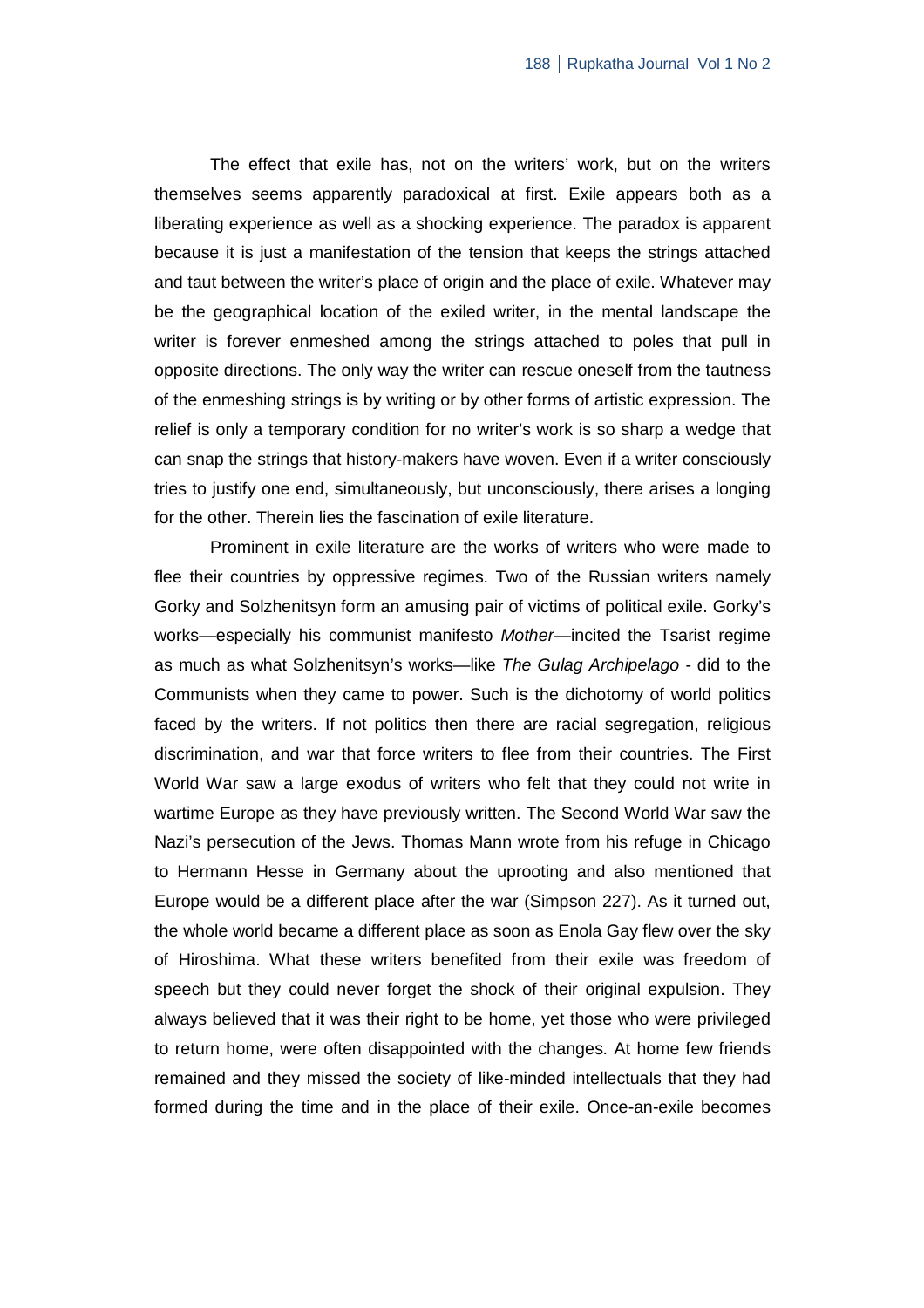forever-an-exile and the works of such writers hold the verve of their restlessness.

In Kafka's short story *The Departure* the protagonist mentions that he can reach his goal by "getting out of here." When asked what his goal was he gives a memorable riposte: "Out of here - that's my goal" (Quoted in Simpson 96). Many writers get out of their native land because either the weather does not suit them or the society does not suit them or they just get out in search of the springs of Hippocrene for their muse. R. L. Stevenson preferred to live in Samoa because he enjoyed health in the tropics. P. B. Shelley was the quintessential radical. Even before his elopement with Mary Godwin he showed signs of his radicalism by publishing a tract called *The Necessity of Atheism* for which he was expelled from Oxford. Eventually the conservative English society forced him to leave England. Shelley's exile from society was so acute that in one of his letters to Mary he expressed his desire to desert all human society. He wrote, "I would retire with you and our child to a solitary island in the sea, [. . .] and shut upon my retreat the floodgates of the world" (Quoted in Simpson 216). On the other hand Byron's was a self-exile into the continent in search of the fire to keep his muse's torch burning. He even participated in the Greek War of Independence because England did not provide him with such a stimulating atmosphere in which to write. Exile in the form of migration has been the cause of emergence of a large number of writers who have given direction to the progress of English literature. Irish-English writers like G. B. Shaw and W. B. Yeats have produced works that have become landmarks of English literature. Joyce in his novel *The Portrait of an Artist as a Young Man* writes: "When the soul of a man is born in this country there are nets flung at it to hold it back from flight. [. . .] I shall try to fly by those nets" (Quoted in Simpson 258). Similar was the case with American-English writers like Henry James and especially T. S. Eliot who in his poems expressed his observations about the rootlessness of modern life. As intellectual exiles from America to Europe, they were fleeing from what they perceived to be the provincialism of America and its intellectual barrenness. They fed the European sense of cultural superiority due to their restlessness and incipient exilic predicament. In this regard their exilic condition, apparently, appears to be weak when compared to that of Conrad. Joseph Conrad was born in Poland but had to spend a part of his childhood with his family exiled in northern Russia. He went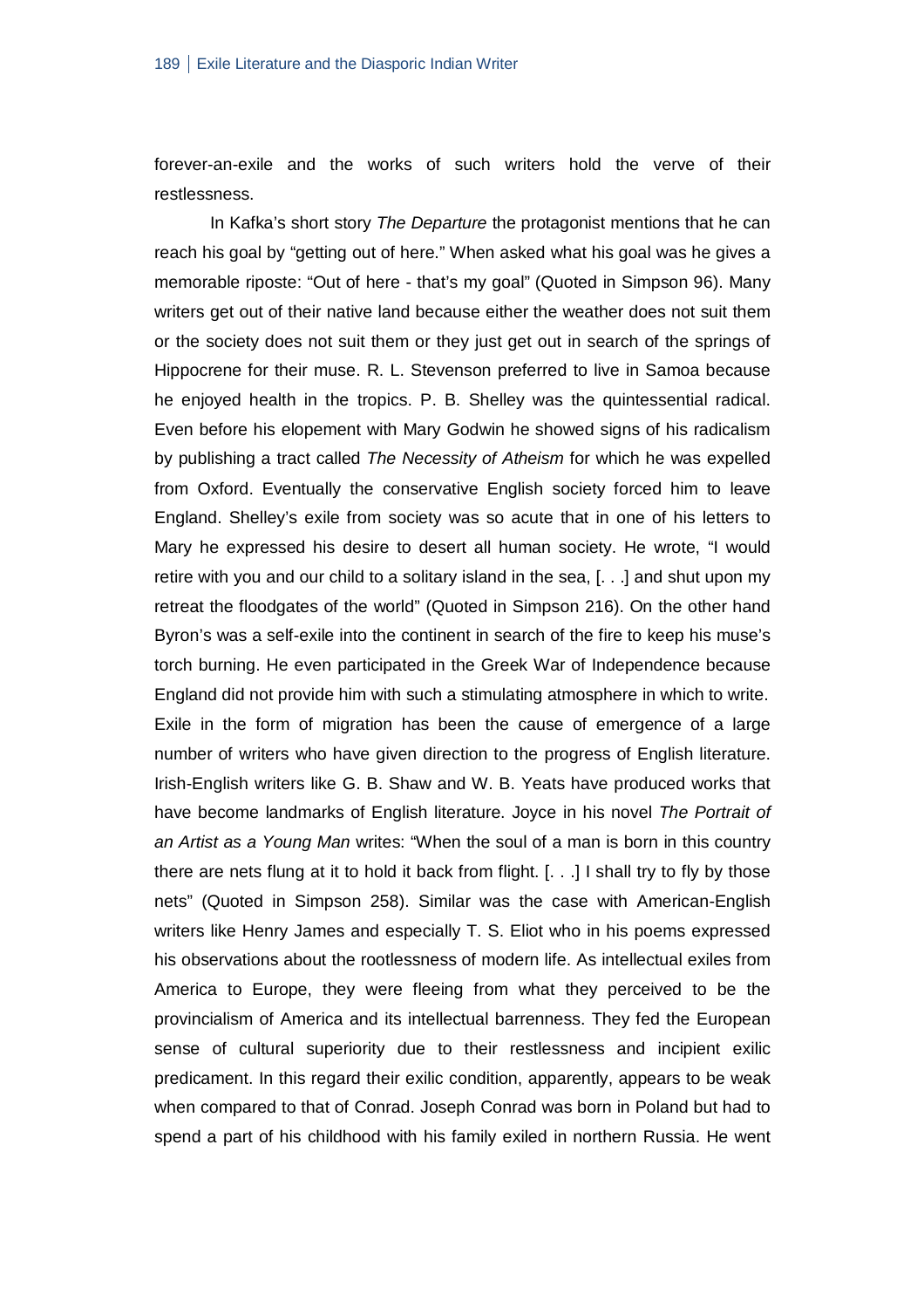on to seek refuge first in France and then in Britain. He knew little English till the age of twenty years, yet, when he made his home in Canterbury, Kent, in England he had a considerable amount of English works under his name. D. H. Lawrence did a bulk of his writing while traveling. Such was the case with Katherine Mansfield - first she was away from New Zealand and then she was away from England. The cases of Hemingway and Isherwood, who migrated from the continent to the New World, are still more poignant for they became distinctly established as American writers.

Internal exile is another form of exile that many writers face. Perhaps it is the most damning of all exiles for in this case the exiles stay in their own country and yet are alienated. The Russian writer Dostoevsky looks back in his autobiography on the effect of his Siberian sentence thus: "I had been cut off from society by exile and that I could no longer be useful to it and serve it to the best of my abilities, aspirations, and talents" (Quoted in Simpson 180). In fact it was the colonial powers that made most people aliens in their own country firstly through linguistic displacement. It is in this colonial context that the native writers spawned the various sub-genres of English literature. Writers like Mulk Raj Anand, R. K. Narayan, and Raja Rao, who established Indian-English literature, were all subjects of the British rule in India. Even after the colonized countries got independence, writers of many of those countries still faced a state of exile—either because of dictatorship in their countries, or because of racial persecution, or because of ethnic cleansing, or because they chose to migrate. African-English writers like Ken Saro-Wiwa, Ngugi wa Thiongo', Wole Soyinka, and Ben Okri all found themselves in some sort of exilic state.

The Indian-English writers, notably, Raja Rao became an expatriate even before the independence of the country; G. V. Desani was born in Kenya and lived in England, India, and USA; and Kamala Markandaya married an Englishman and lived in Britain (ref. Mehrotra 180, 186, 226). Nirad C. Chaudhuri preferred the English shores because his views were not readily accepted in India. Salman Rushdie's "imaginary homeland" encompasses the world over. The Iranian "fatwa" phase has added a new dimension to Rushdie's exilic condition. Colonial and post-colonial India are divisions that are now more relevant to a historian than a littérateur because Indian-English literature has transcended the barriers of petty classifications and has become almost become part of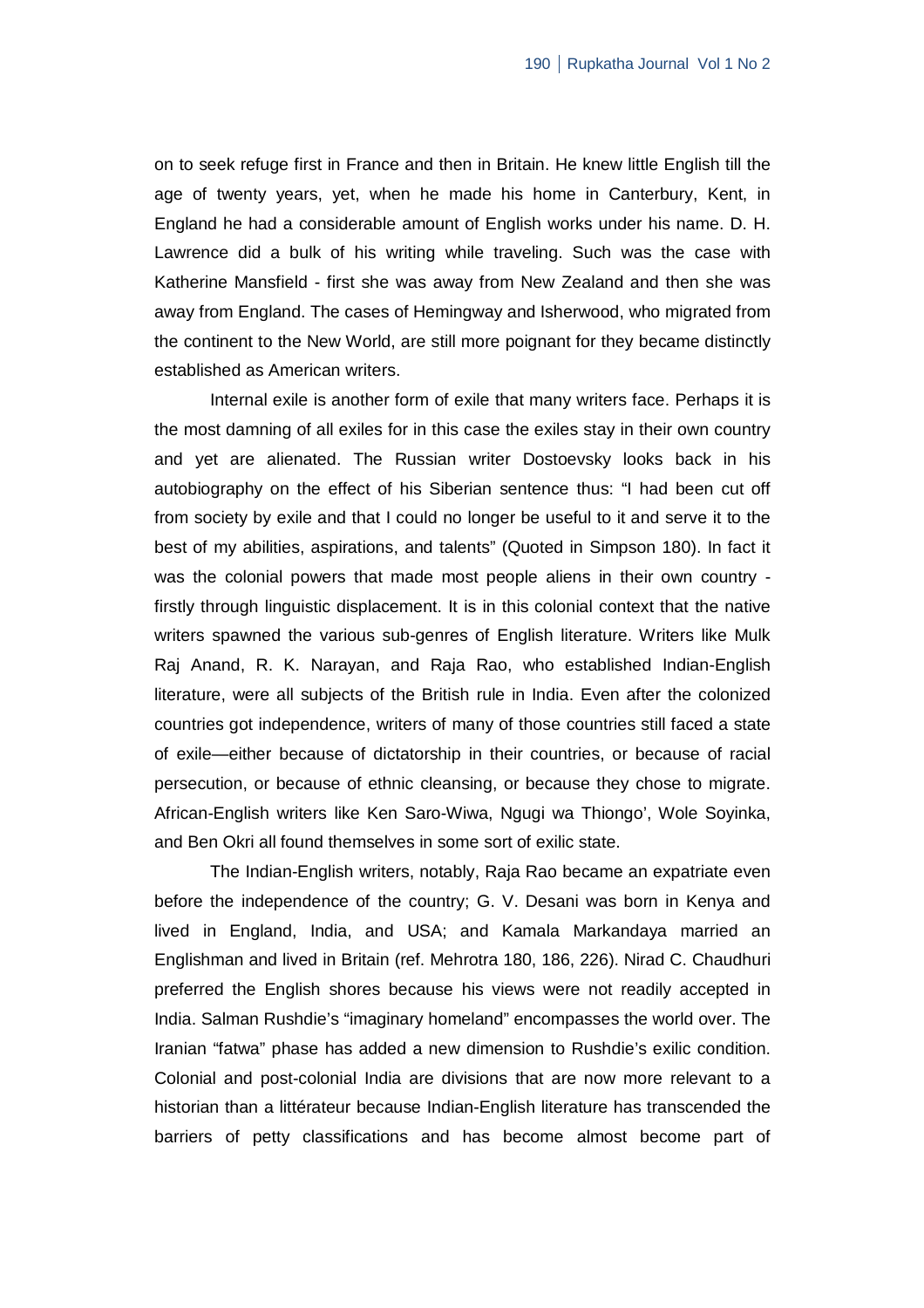mainstream English literature. A major contribution in this regard has been that of the Indian writers, like Rushdie and Naipaul, who live as world citizens - a global manifestation of the exilic condition. Indian-English writers like Anita Desai, Bharati Mukherjee, Shashi Tharoor, Amitav Ghosh, Vikram Seth, Sunetra Gupta, Rohinton Mistry, Jhumpa Lahiri, and Hari Kunzru have all made their names while residing abroad. The non-resident Indian writers have explored their sense of displacement—a perennial theme in all exile literature. They have given more poignancy to the exploration by dealing not only with a geographical dislocation but also a socio-cultural sense of displacement. Their concerns are global concerns as today's world is afflicted with the problems of immigrants, refugees, and all other exiles. These exilic states give birth to the sense of displacement and rootlessness.

The Indian diaspora has been formed by a scattering of population and not, in the Jewish sense, an exodus of population at a particular point in time. This sporadic migration traces a steady pattern if a telescopic view is taken over a period of time: from the indentured labourers of the past to the IT technocrats of the present day. Sudesh Mishra in his essay "From Sugar to Masala" divides the Indian diaspora into two categories - the old and the new. He writes that:

This distinction is between, on the one hand, the semi-voluntary flight of indentured peasants to non-metropolitan plantation colonies such as Fiji, Trinidad, Mauritius, South Africa, Malaysia, Surinam, and Guyana, roughly between the years 1830 and 1917; and the other the late capital or postmodern dispersal of new migrants of all classes to thriving metropolitan centres such as Australia, the United States, Canada, and Britain. (Mishra 276)

Especially after Indian independence the Indian diasporic community has acquired a new identity due to the processes of self-fashioning and increasing acceptance by the West.

It is interesting to note that the history of diasporic Indian writing is as old as the diaspora itself. In fact the first Indian writing in English is credited to Dean Mahomed, who was born in Patna, India, and after working for fifteen years in the Bengal Army of the British East India Company, migrated to "eighteenth century Ireland, and then to England" (Kumar xx) in 1784. His book *The Travels of Dean Mahomet* was published in 1794. It predates by about forty years the first English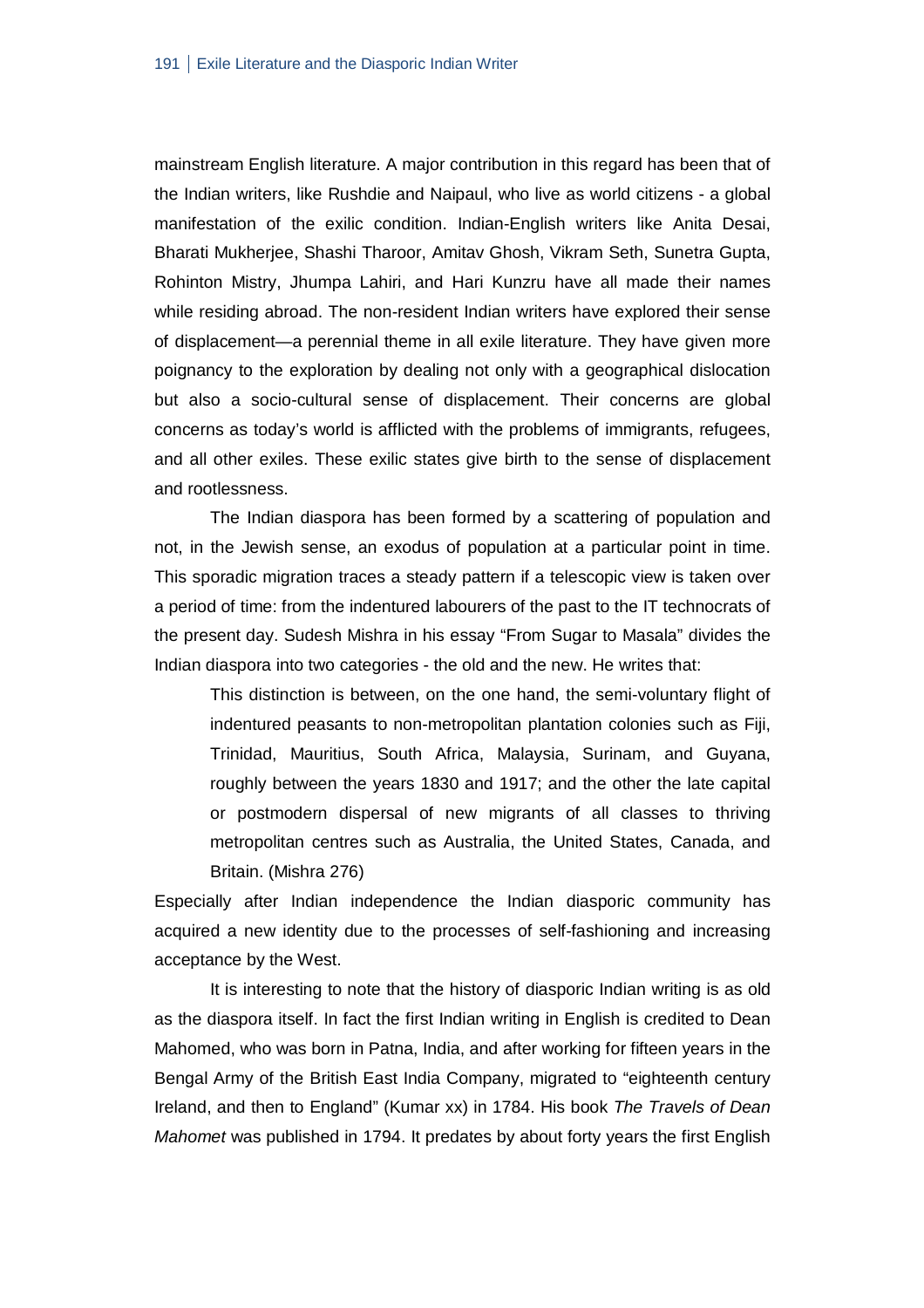text written by an Indian residing in India, Kylas Chunder Dutt's "imaginary history" *A Journal of Forty-Eight Hours of the Year 1945* published in 1835 (ref. Mehrotra 95). The first Indian English novel, Bankimchandra Chatterjee's *Rajmohan's Wife*, was to be published much later in 1864. It shows that the contribution of the Indian diaspora to Indian writing in English is not new. Also interestingly, the descendants of the Indian indentured labourers in the so called "girmit colonies" have predominantly favoured writing in English, the lingua franca of the world. The likes of Seepersad Naipaul and later Shiva Naipaul, V. S. Naipaul, Cyril Dabydeen, David Dabydeen, Sam Selvon, M. G. Vassanji, Subramani, K. S. Maniam, Shani Muthoo, and Marina Budhos are significant contributors in that field.

V. S. Naipaul's characters, like Mohun Biswas from *A House for Mr. Biswas* or Ganesh Ramsumair from *The Mystic Masseur,* are examples of individuals who are generations away from their original homeland, India, but their heritage gives them a consciousness of their past. They become itinerant specimen of the outsider, the unhoused, for the world to see. Their attempts at fixity are continuously challenged by the contingency of their restless existence a condition grown out of their forefathers' migration, albeit within the Empire, from India to Trinidad. Naipaul's characters are not governed by actual dislocation but by an inherited memory of dislocation. For them their homeland India is not a geographical space but a construct of imagination. Their predicament can be explained in Rushdie's words: "the past is a country from which we have all emigrated, that its loss is part of our common humanity" (12). The novels of the older generation of diasporic Indian writers like Raja Rao, G. V. Desani, Santha Rama Rau, Balachandra Rajan, Nirad Chaudhuri, and Ved Mehta predominantly look back at India and rarely record their experiences away from India as expatriates. It is as if these writers have discovered their Indianness when they are out of India. Obviously they have the advantage of looking at their homeland from the outside. The distance affords them the detachment that is so necessary to have a clear perception of their native land. In that sense, through their writing, they help to define India.

Makarand Paranjape notes "that instead of worshipping the leftovers and relics of a now inaccessible homeland as the old diaspora of indentured labourers did, the new diaspora of international Indian English writers live close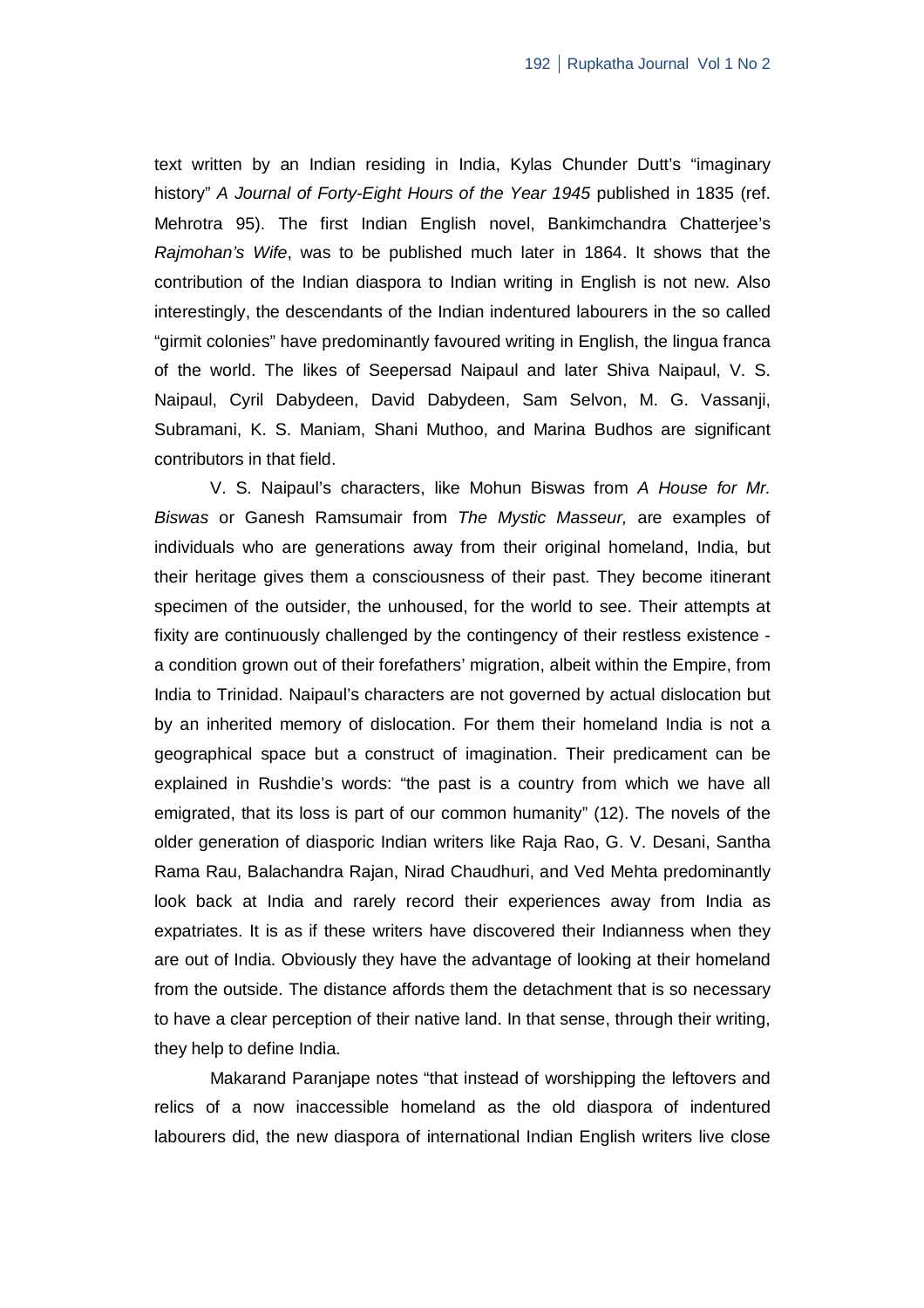to their market, in the comforts of the suburbia of advanced capital but draw their raw material from the inexhaustible imaginative resources of that messy and disorderly subcontinent that is India" (252). These writers record their away from India experiences and even if they look back at their homeland it is often in an elegiac tone rather than with nostalgia. Paranjape explicates this point in considering the novels of Rohinton Mistry (251). Ultimately Indian writers in the West are increasingly identifying themselves with the literary tradition of the migrant writers of the world. Rushdie says that "Swift, Conrad, Marx [and even Melville, Hemingway, Bellow] are as much our literary forebears as Tagore or Ram Mohan Roy" (20).

The modern diasporic Indian writers can be grouped into two distinct classes. One class comprises those who have spent a part of their life in India and have carried the baggage of their native land offshore. The other class comprises those who have been bred since childhood outside India. They have had a view of their country only from the outside as an exotic place of their origin. The writers of the former group have a literal displacement whereas those belonging to the latter group find themselves rootless. Both the groups of writers have produced an enviable corpus of English literature. These writers while depicting migrant characters in their fiction explore the theme of displacement and self-fashioning. The diasporic Indian writers' depiction of dislocated characters gains immense importance if seen against the geo-political background of the vast Indian subcontinent. That is precisely why such works have a global readership and an enduring appeal. The diasporic Indian writers have generally dealt with characters from their own displaced community but some of them have also taken a liking for Western characters and they have been convincing in dealing with them. Two of Vikram Seth's novels *The Golden Gate* and *An Equal Music* have as their subjects exclusively the lives of Americans and Europeans respectively.

Two of the earliest novels that have successfully depicted diasporic Indian characters are Anita Desai's *Bye-Bye Blackbird* and Kamala Markandaya's *The Nowhere Man*. These novels depict how racial prejudice against Indians in the UK of the 1960s alienates the characters and aggravate their sense of displacement. Bharati Mukherjee's novels like *Wife* and *Jasmine* depict Indians in the US - the land of immigrants, both legal and illegal - before globalization got its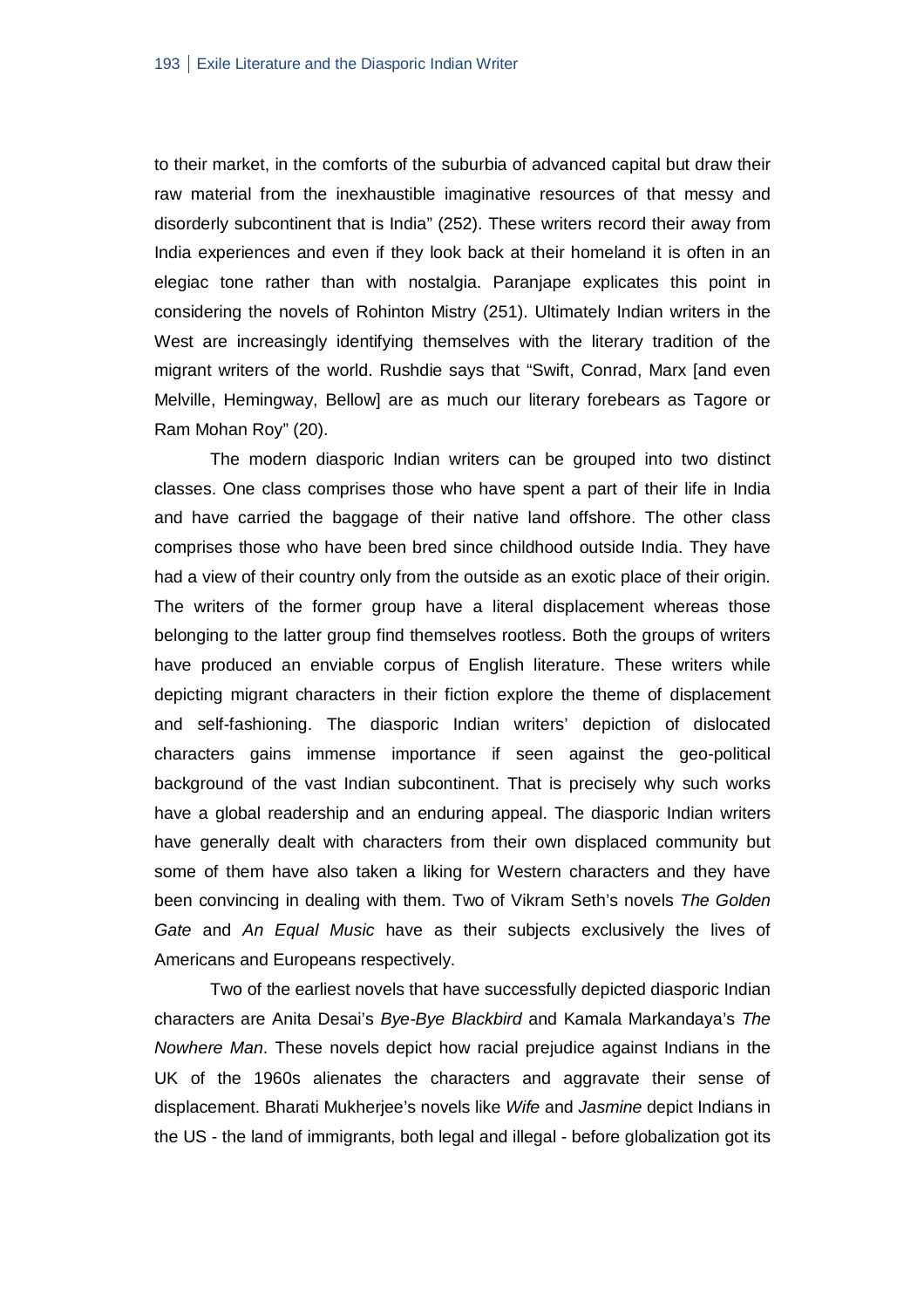impetus. Salman Rushdie in the novel *The Satanic Verses* approaches the allegory of migration by adopting the technique of magic realism. The physical transformation of Gibreel Farishta and Saladin Chamcha after their fall from the bursting jumbo jet on the English Channel is symbolic of the self-fashioning that immigrants have to undergo in their adopted country. Chitra Banerjee Divakaruni in her novel *The Mistress of Spices* depicts Tilo, the protagonist, as an exotic character to bring out the migrant's angst. Amitav Ghosh's novel *The Shadow Lines* has the character Ila whose father is a roaming diplomat and whose upbringing has been totally on foreign soils. She finds herself as much out of place in India as any foreigner. But when she conjures up the story of her doppelganger Magda being rescued by Nick Price from Denise, it shows the extent of her sense of rootlessness. Amit Chaudhuri in his novel *Afternoon Raag* portrays the lives of Indian students in Oxford. Similarly, Anita Desai in the second part of her novel *Fasting, Feasting* depicts Arun as a migrant student living in the suburbs of Massachusetts. The important point to note is that in a cosmopolitan world one cannot literally be a cultural and social outsider in a foreign land. There are advantages of living as a migrant - the privilege of having a double perspective, of being able to experience diverse cultural mores, of getting the leverage provided by the networking within the diasporic community, and more. But it is often these advantages that make diasporic Indians, especially of the second generation, encounter the predicament of dual identities. Such ambivalence produces existential angst in their psychology. The world simply refuses to become less complex.

The diasporic Indian writers of the first generation have already established their credentials by winning numerous literary awards and honours. But recently the ranks of the second generation of Indian writers in the West have swelled enormously and many among them have won international recognition. Meera Syal, who was born in England, has successfully represented the lives of first generation as well as second generation non-resident Indians in the West in her novels *Anita and Me* and *Life Isn't All Ha Ha Hee Hee*. Hari Kunzru in his novel *Transmission* traces a part of the lives of three diverse characters Leela Zahir, an actress, Arjun Mehta, a computer expert, and Guy Swift, a marketing executive - traversing through Bollywood, the Silicon Valley, and London. Sunetra Gupta has shown with candor both the unpleasantness and the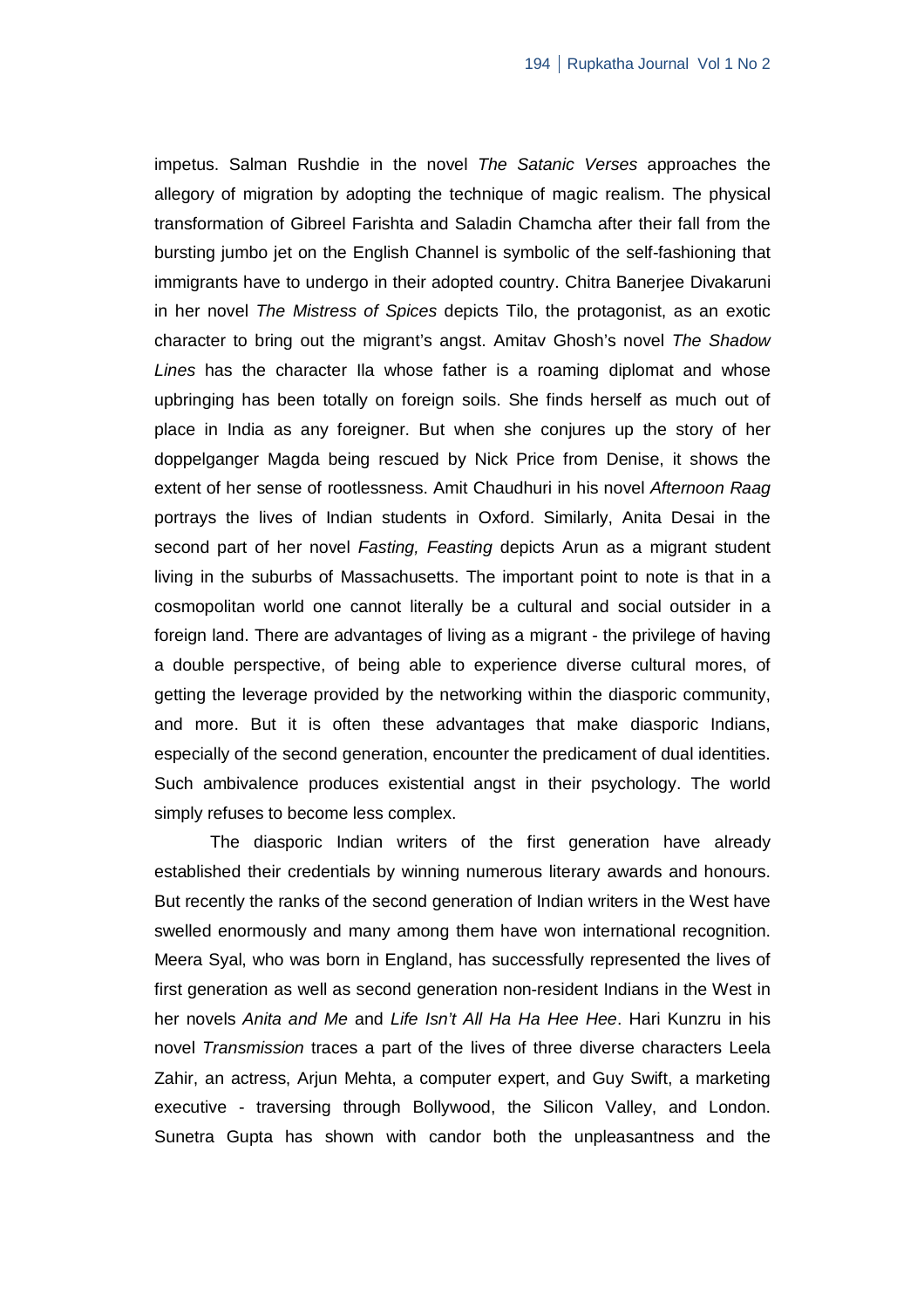pleasantness of intercultural relationships through characters like Moni and Niharika from her novels *Memories of Rain* and *A Sin of Colour*. Jhumpa Lahiri's book of short stories *Interpreter of Maladies* and her novel *The Namesake* convincingly illustrate the lives of both first generation and second generation Indian migrants in the US. This is possible because big issues like religious intolerance and racial discrimination are no longer the main concern of these writers. What matters now in the current world are the small things. Little, unacknowledged things gain enormous importance in changed circumstances. It is here that the differing reactions by Indian, Western, and diasporic characters towards similar situations are found to differ only superficially. It demonstrates that the inner needs of all human beings are the same. Alienation is a part of the experience of the Indian diaspora and even if people are at home in any part of the world it does not mean that they will not become victims of the sense of alienation. Increasing acceptance into the host society does not indicate that that the diasporic characters can feel at home. Social alienation is replaced by metaphysical alienation.

#### **Bibliography**

Ashcroft, Bill, Gareth Griffiths and Helen Tiffin. *The Empire Writes Back*. London: Routledge, 2002.

Bhabha, Homi K. *The Location of Culture*. London: Routledge, 1994.

Boehmer, Elleke. *Colonial and Postcolonial Literature: Migrant Metaphors*, Oxford: Oxford University Press, 1995.

Chaudhuri, Amit (ed.). *The Picador Book of Modern Indian Literature*, London: Picador, 2001.

Dharwadker, Vinay. "Formation of Indian-English Literature" from *Literary Cultures in History: Reconstructions from South Asia*, Ed. Sheldon Pollack, New Delhi: Oxford University Press, 2004.

Ghosh, Amitav. "The Diaspora in Indian Culture" from *The Imam and the Indian: Prose* 

*Pieces*, New Delhi: Ravi Dayal Publishers and Permanent Black, 2002.

Kumar, Amitava (ed.). *Away: The Indian Writer as an Expatriate*, New York: Routledge, 2004.

Mehrotra, Arvind Krishna (ed.). *An Illustrated History of Indian Literature in English*. New Delhi: Permanent Black Publishers, 2003.

Mishra, Sudesh. "From Sugar to Masala: Writing by the Indian Diaspora" from *An*